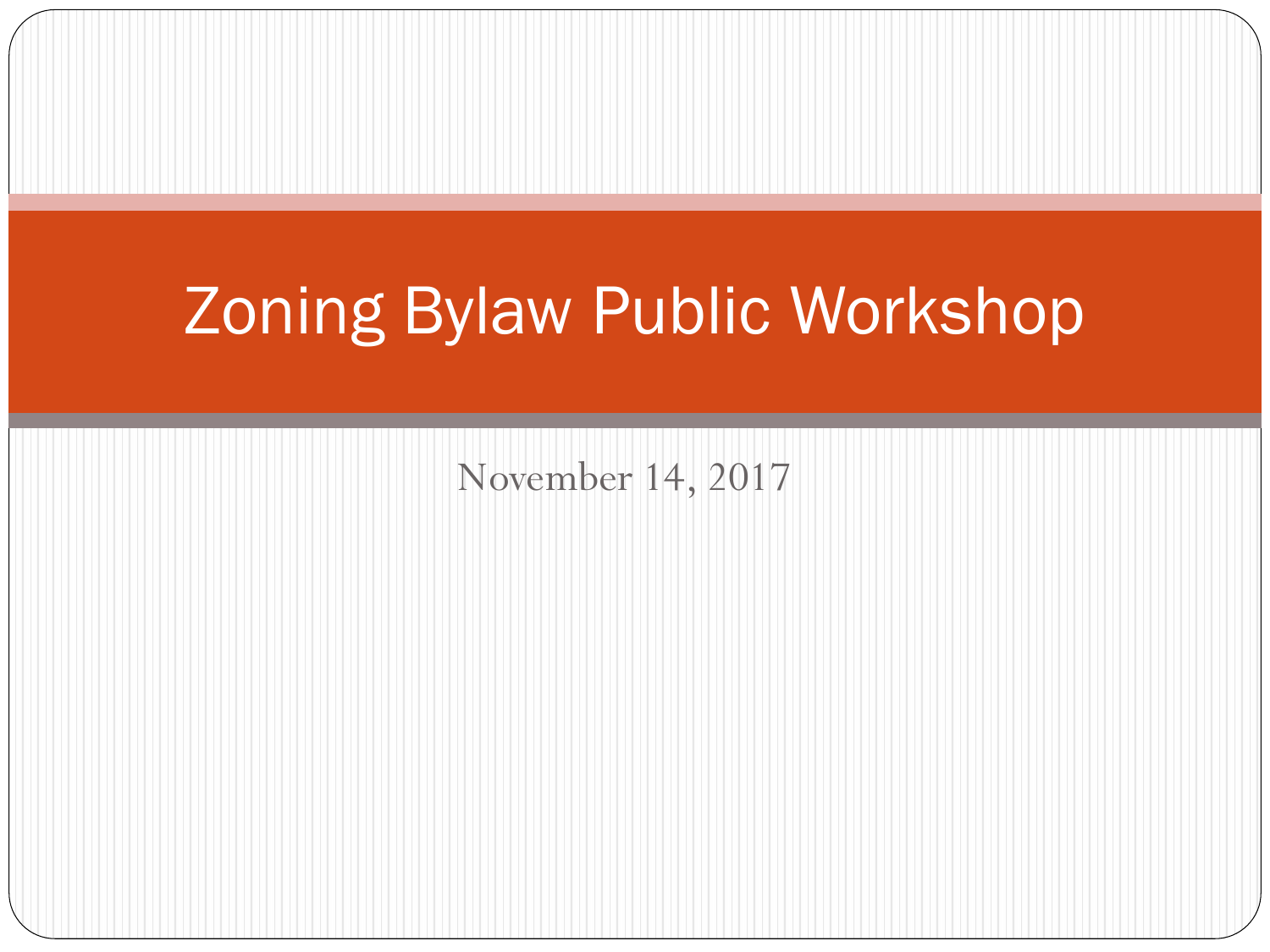## Zoning Bylaw Committee & Consultants

#### Committee:

- Todd Johnson
- Edward Johnson
- Robert Fowler
- Richard Cuoco
- Erin Wortman

#### Staff:

Steve Sadwick, Asst. TM Kyle Boyd, Town Planner

#### Consultants:

- Judi Barrett, RKG Associates
- Robert Mitchell, FAICP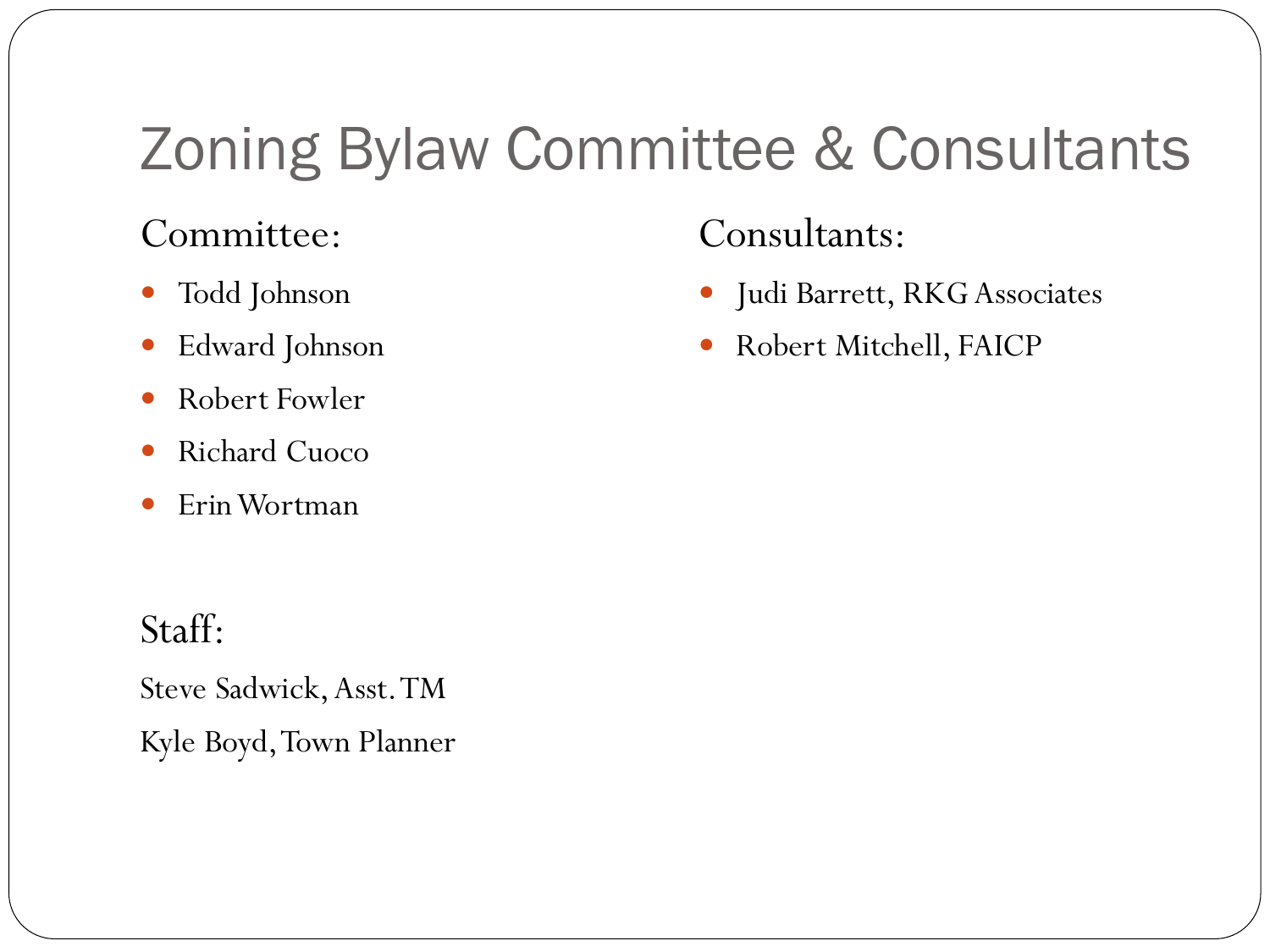# Status of Zoning Project

- Committee meetings on 6/23/16, 1/30/17, 4/18/17, 6/27/17, 10/10/17
- Public Input Meeting on 6/27/17
- Consultants have conducted individual interviews
- Planning Board has been invited to attend meetings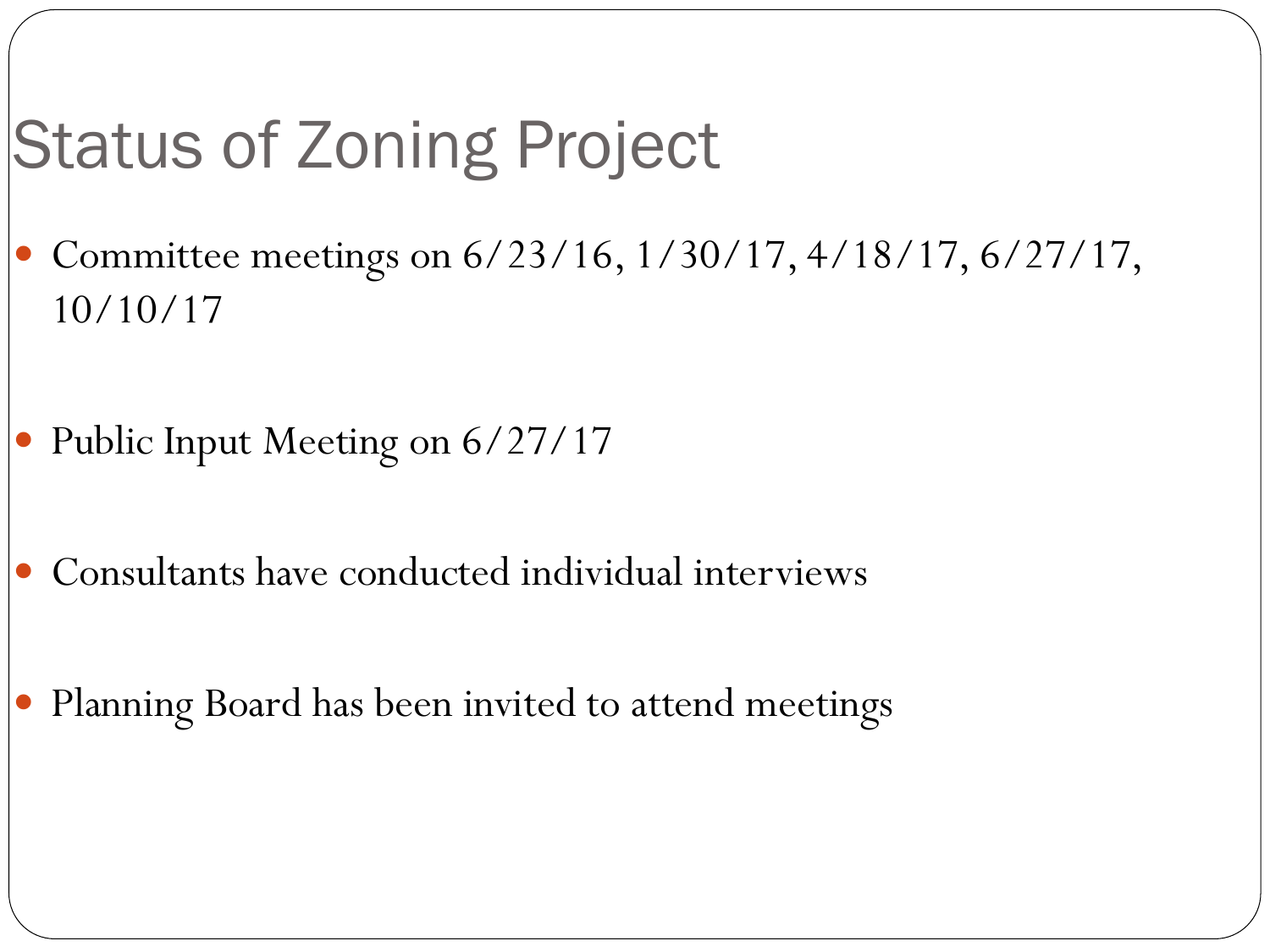### Zoning Diagnostic Report

- Result of interviews
- Consultants expert review of Tewksbury Zoning Bylaw
- Discussions at the Committee level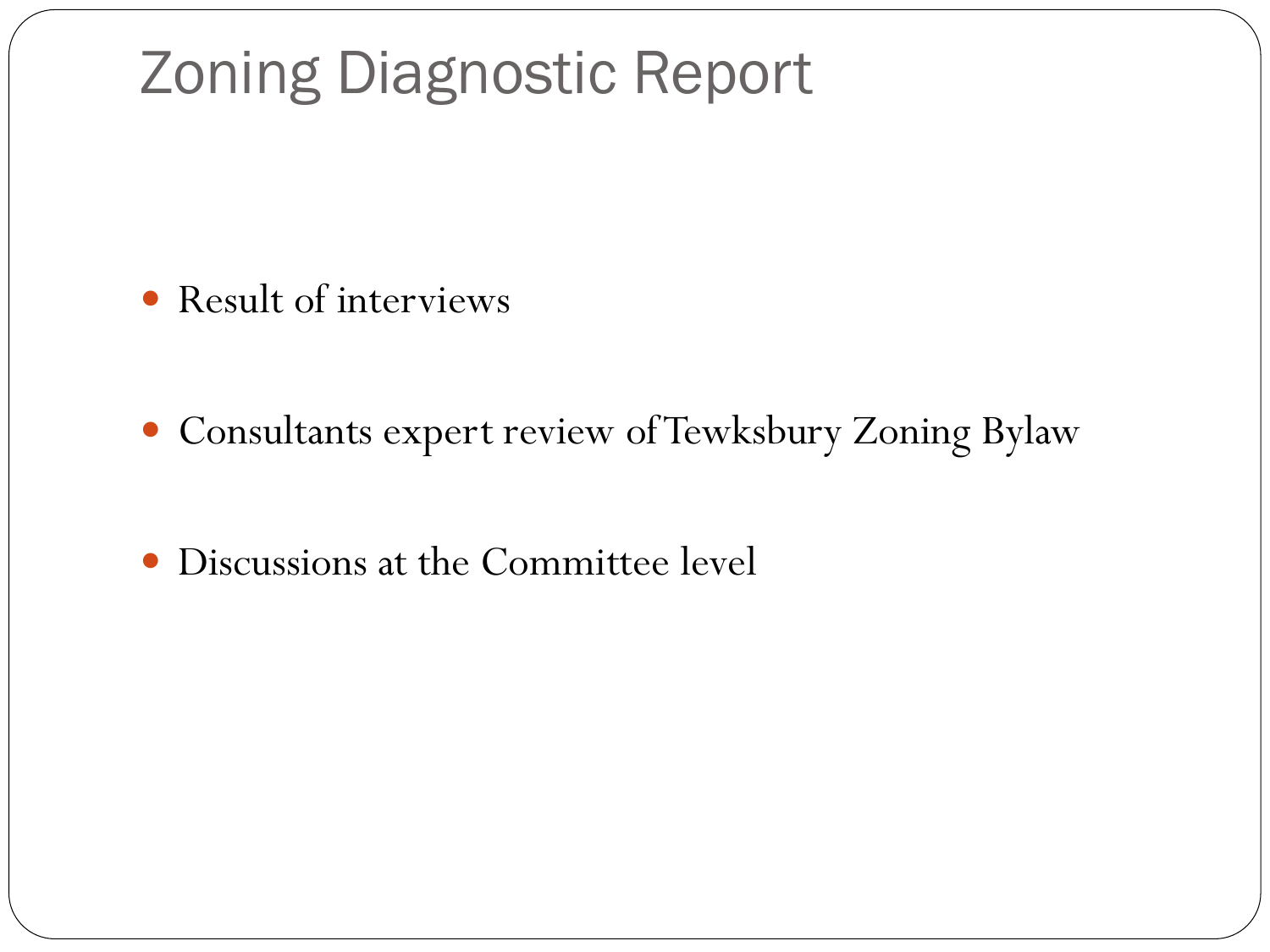## Draft 1<sup>st</sup> Reading

- New format
- Clean-up of inconsistent language
- Use and Dimensions integrated into one section for ease of use
- New policy shifts moving to a site plan review process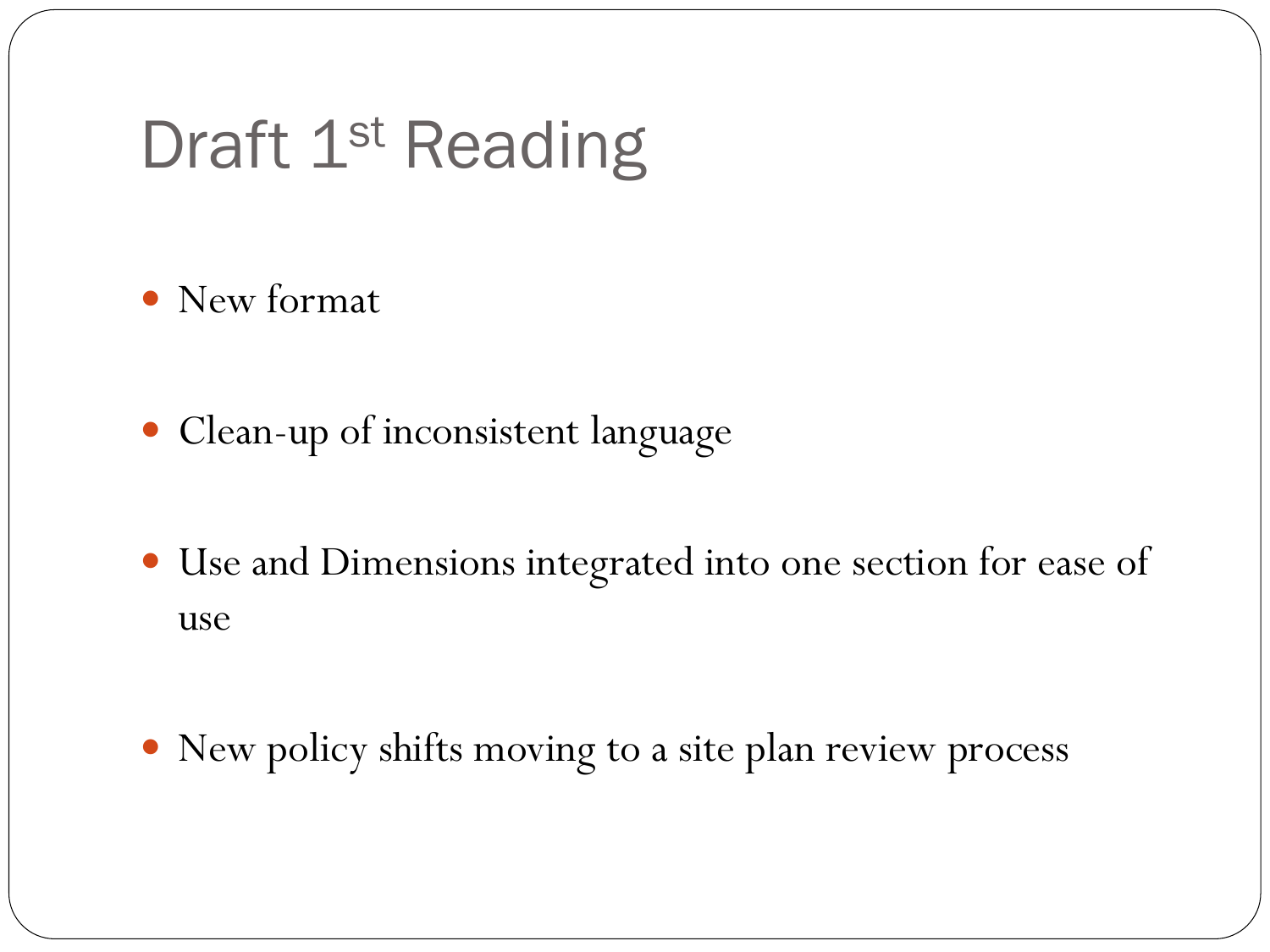# Not included in 1<sup>st</sup> Reading

- Revised definition section
- Revised sign section of bylaw
- Comments provided committee members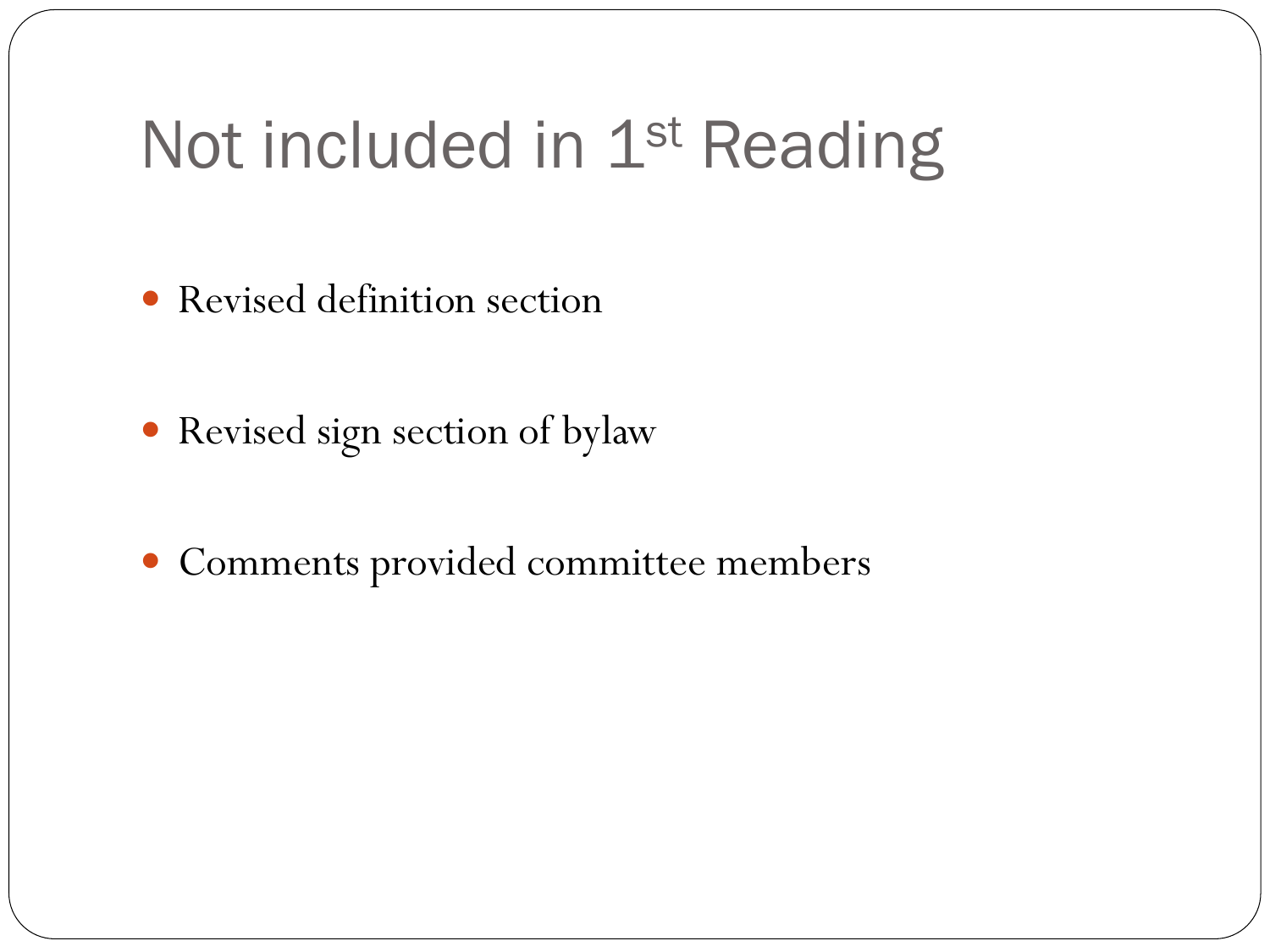## Sample of Overall Structure

| <b>BASIC</b><br><b>REQUIREMENTS</b> | Section 1. Purposes and Authority<br>Section 2. Definitions                                                               |
|-------------------------------------|---------------------------------------------------------------------------------------------------------------------------|
| <b>ADMINISTRATIVE</b>               | Section 3. Administration & Enforcement                                                                                   |
| <b>DISTRICTS &amp; USES</b>         | Section 4. Establishment of Districts<br>Section 5. District Regulations                                                  |
| <b>STANDARDS</b>                    | Section 6. Site Development Regulations<br>Section 7. Special Use Regulations<br>Section 8. Other Development Regulations |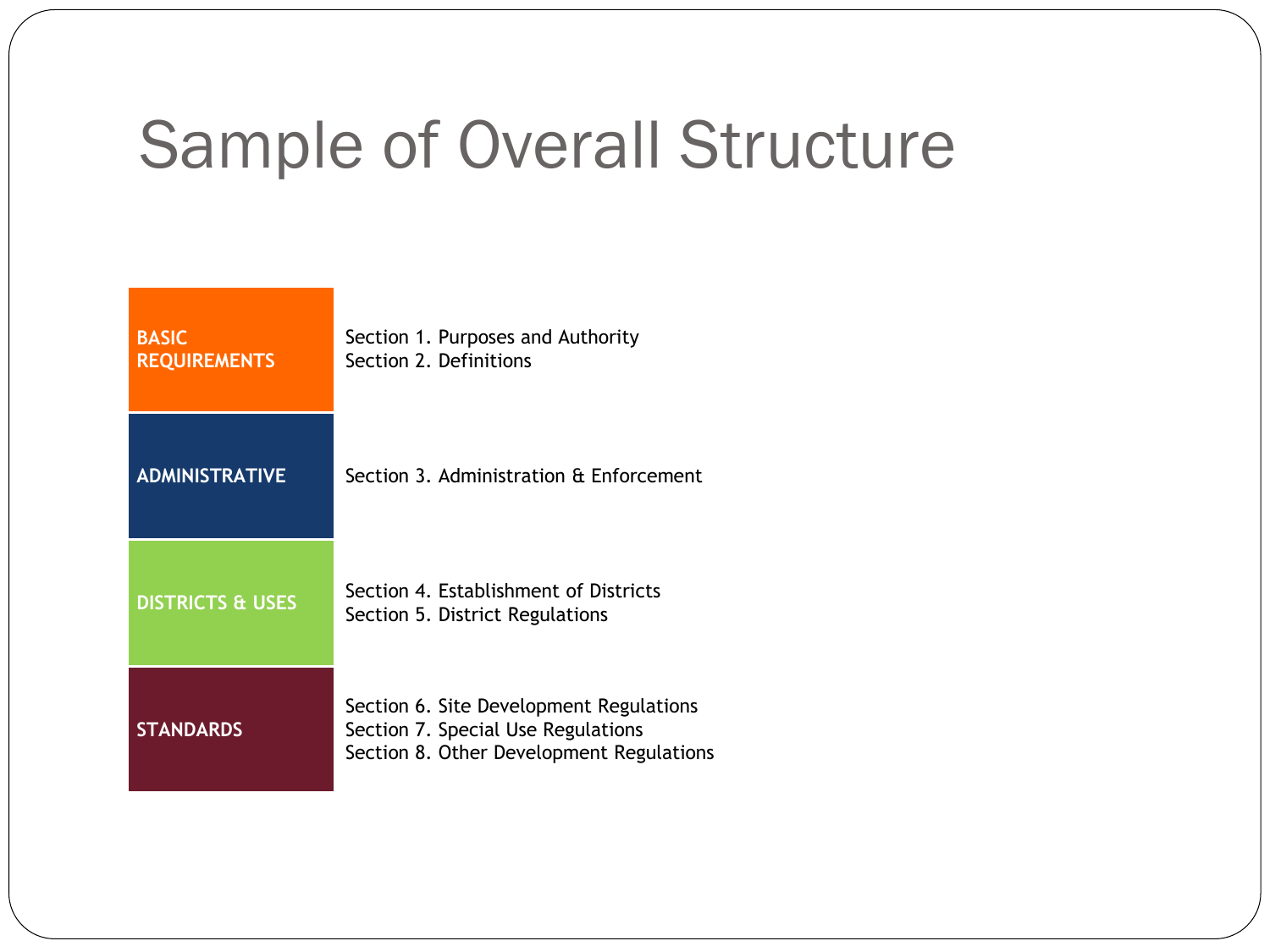### Introduction of Site Plan Review

- Site Plan Review
- Minor Site Plan Review
- Site Plan Review with a Special Permit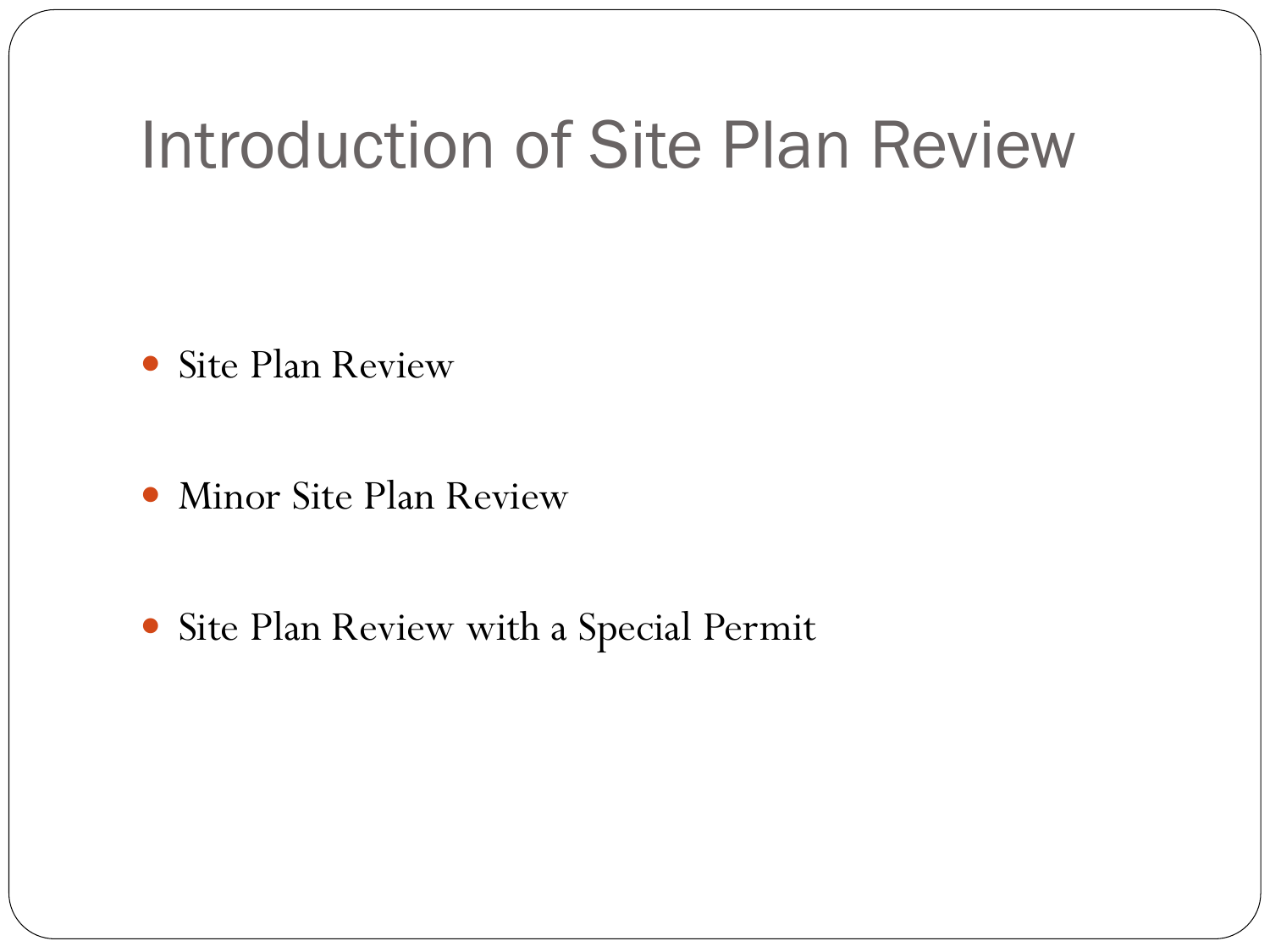### Use Districts

#### **PROPOSED DISTRICTS (16)**

- Residential
	- Residence 40 District (R40)
	- Village Residential
	- Multiple Residence District (MR)
- Business
	- Town Center (TC)
	- Village Mixed Use (VMU)
	- South Business (SB)
	- West Side Neighborhood (WSN)
	- General Business (GB)
	- Limited Business (LB)
- Office-Industrial
	- Office-Research (OR)
	- Industrial 1 (I1)
	- Industrial 2 (I2)
- Other Districts
	- Transitional (TD)
	- Farming (FA)
	- Municipal (M)
	- Park  $(P)$

#### **OVERLAY DISTRICTS (4)**

- Wireless Communications Facilities
- Flood Plain District
- **•** Ground Water Protection District
- Marijuana Dispensary

#### **EXISTING BYLAW DISTRICTS (14)**

| Residence 40 District                     | (R40)    |
|-------------------------------------------|----------|
| Farming District                          | (FA)     |
| <b>Limited Business District</b>          | (LB)     |
| <b>Commercial District</b>                | (COM)    |
| Transitional District                     | (TR)     |
| Park District                             | (P)      |
| <b>Municipal District</b>                 | (MN)     |
| Multiple Family District                  | (MFD)    |
| Multiple Family Dwelling/55               | (MFD/55) |
| <b>Community Development District</b>     | (CDD)    |
| Heavy Industrial District                 | (HI)     |
| Heavy Industrial District 1               | (HI1)    |
| Office/Research District                  | (OR)     |
| Westside Neighborhood Business            | (WNB)    |
| District                                  |          |
| <b>OVERLAY DISTRICTS (11)</b>             |          |
| <b>Wireless Communications Facilities</b> |          |

Multiple Family Dwellings in the Senior Village District/55 (SVD/55) Flood Plain District

Ground Water Protection District Interstate Overlay District Highway Corridor Overlay District Town Center Overlay District Village Residential Overlay District Village Mixed -Use Overlay District South Village Overlay District Community Village Overlay District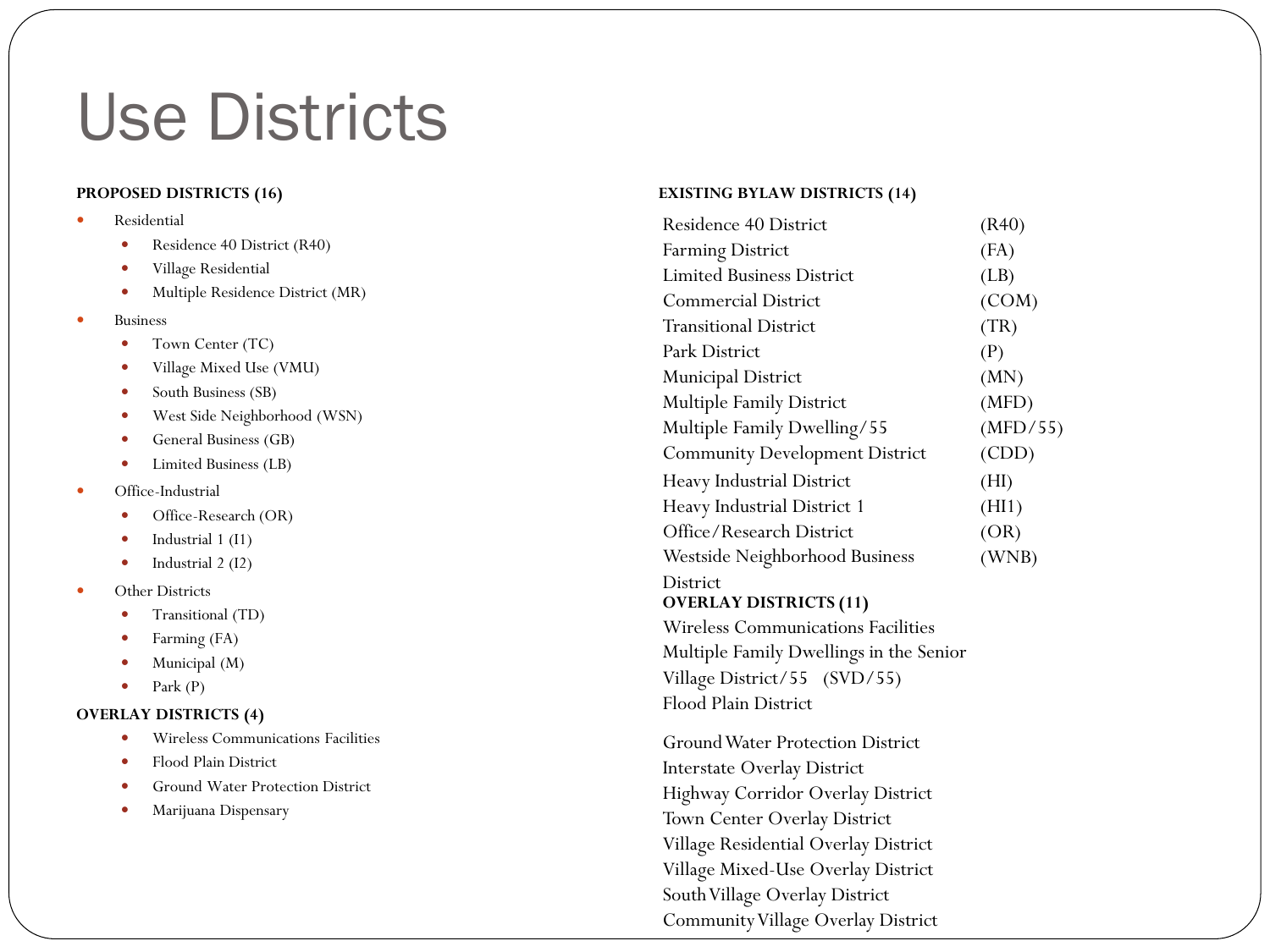# 5.4 RESIDENTIAL DISTRICTS 5.4.1. Districts and Purposes

| <b>DISTRICT</b> | <b>Minimum Lot Area</b>                 | <b>Minimum</b><br>Frontage (Ft) | Minimum/Maximum<br><b>Front Setback (Ft)</b> | Minimum Side &<br><b>Rear Setbacks (Ft)</b>                |
|-----------------|-----------------------------------------|---------------------------------|----------------------------------------------|------------------------------------------------------------|
| FA              | 1.5 acres                               | 150                             | 50/NA                                        | 15                                                         |
| <b>R-40</b>     | 1.0 acre                                | 150                             | 25/NA                                        | 15                                                         |
| <b>MR</b>       | 1.0 acre<br>4.0 acres for MF<br>housing | 150 <sup>A</sup>                | $25^BNA$                                     | 15                                                         |
| VR              | 7,500 sq. ft.                           | 50                              | 20/NA                                        | Combined 10                                                |
| <b>DISTRICT</b> | <b>Maximum Height</b><br>(Stories)      | <b>Maximum Height</b><br>(Ft)   | <b>Minimum Open</b><br>Space (% Lot Area)    | <b>Maximum</b><br><b>Building Coverage</b><br>(% Lot Area) |
| FA              | 2.5                                     | 35                              | N/A                                          | 20%                                                        |
| <b>R-40</b>     | 2.5                                     | 35                              | N/A                                          | 15%C                                                       |
| <b>MR</b>       | 3.0                                     | 45                              | 20%                                          | N/A                                                        |
| <b>VR</b>       | 2.5                                     | 35                              | 15%                                          | 30%                                                        |
| $N$ $\cap$ TFC. |                                         |                                 |                                              |                                                            |

NOTES:

<sup>A</sup> May be reduced to 40 feet by special permit.

 $B$  Does not apply to multifamily dwellings by special permit.

 $C$  For a lawfully preexisting lot with at least 15,000 sq. ft. of land, the maximum building coverage shall be 20%.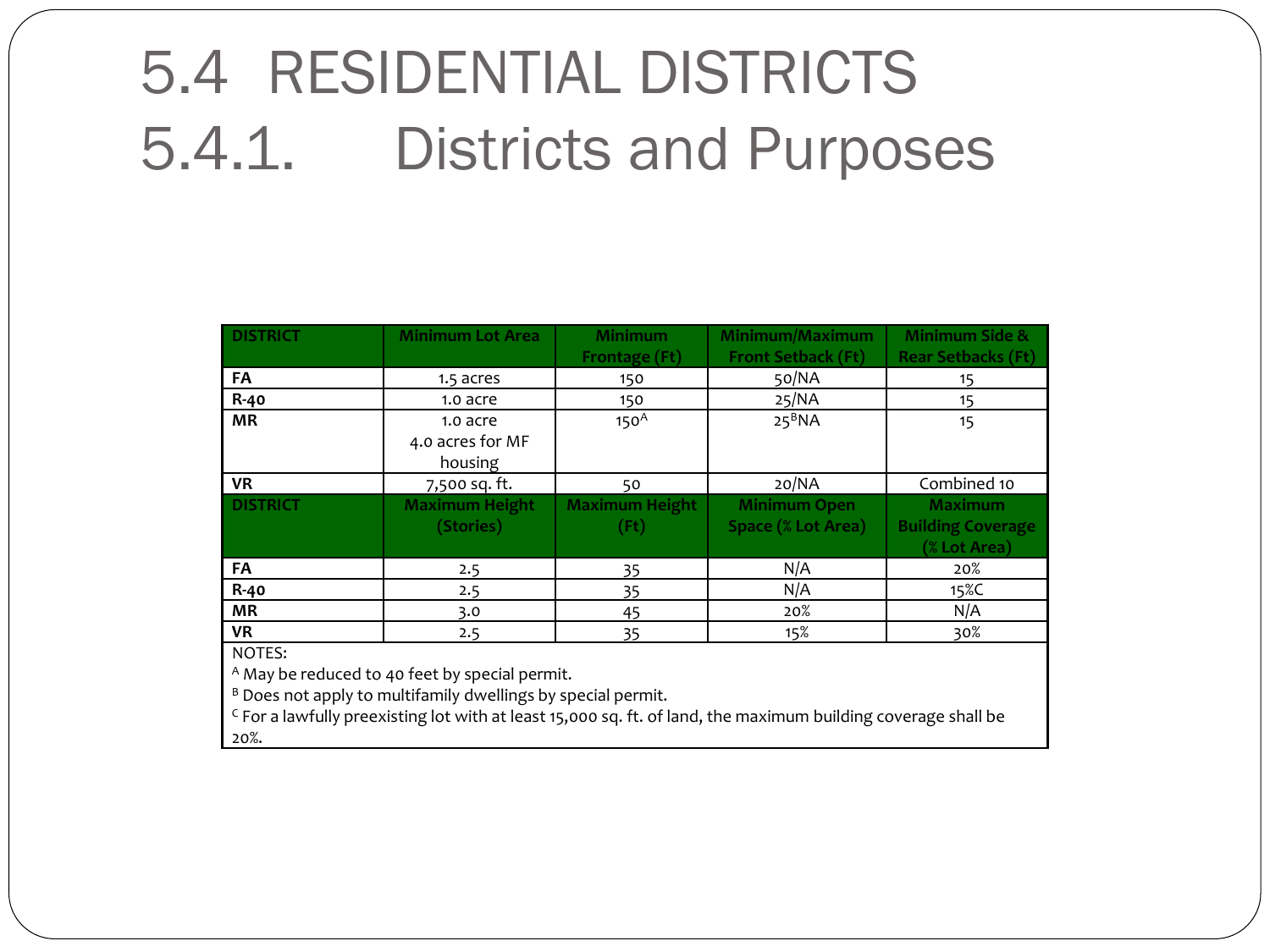#### Use Regulations for Residential Districts

#### LEGEND FOR TABLE

Y Permitted

Y/SP Permitted if conforms to all standards for the allowed use; otherwise requires a Special Permit from the Board of Appeals

SP Special Permit, Board of Appeals<br>PB Special Permit, Planning Board

PB Special Permit, Planning Board<br>BOS Special Permit, Board of Selecti

Special Permit, Board of Selectmen

N Prohibited

| <b>CLASS OF USE</b>                                    | FA        | $R-40$    | ΜR        | VR |
|--------------------------------------------------------|-----------|-----------|-----------|----|
| <b>CONSERVATION, RECREATION</b>                        |           |           |           |    |
| Commercial agriculture, non-exempt, including farm     | Y         | N         | N         | N  |
| stand                                                  |           |           |           |    |
| Forestry management                                    | Y         | Y         | N         | N  |
| Non-profit outdoor recreation, e.g., swimming, hiking, | Υ         | <b>SP</b> | N         | N  |
| picnicking, fishing                                    |           |           |           |    |
| Camp, day camp only, e.g., summer camp for children    | Y         | <b>SP</b> | N         | N  |
|                                                        |           |           |           |    |
| <b>RESIDENTIAL</b>                                     |           |           |           |    |
| <b>Residential: Principal</b>                          |           |           |           |    |
| Single-family dwelling, detached                       | Y         | Y         | Y         | Y  |
| Single-family dwelling, attached                       | N         | N         | <b>SP</b> | PB |
| Two-family dwelling                                    | N         | N         | Y         | Y  |
| Multifamily dwelling, up to 8 units                    | N         | N         | PB        | Y  |
| Multifamily dwelling, 9 or more units                  | N         | N         | PB        | PB |
| Dwelling units above the ground floor of a commercial  | N         | N         | N         | Υ  |
| building                                               |           |           |           |    |
| Artist loft or live/work units                         | N         | N         | <b>PB</b> | Y  |
| Open Space Residential Development (OSRD)              | <b>PB</b> | PB        | <b>PB</b> | N  |
| Congregate dwelling                                    | N         | N         | Y         | Y  |
| Assisted living residence                              | <b>PB</b> | PB        | Y         | Υ  |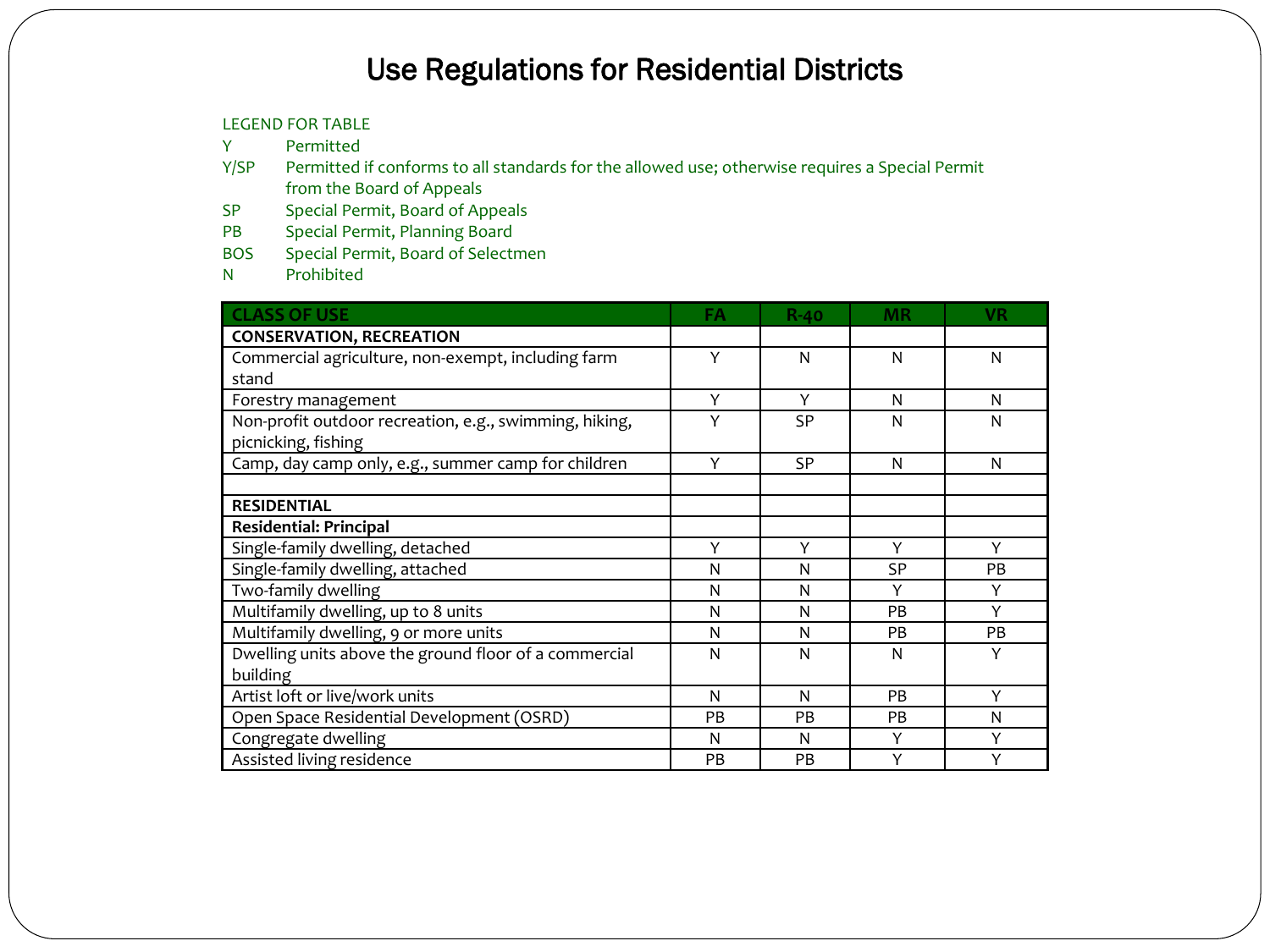## Standards Section of the Bylaw

| 6.        |  |
|-----------|--|
| 6.1       |  |
| 6.2       |  |
| <u>7.</u> |  |
| 7.1       |  |
| 7.2       |  |
| 7.3       |  |
| 7.4       |  |
| 7.5       |  |
| 8.        |  |
| 8.1       |  |
| 8.2       |  |
| 8.3       |  |
| 8.4       |  |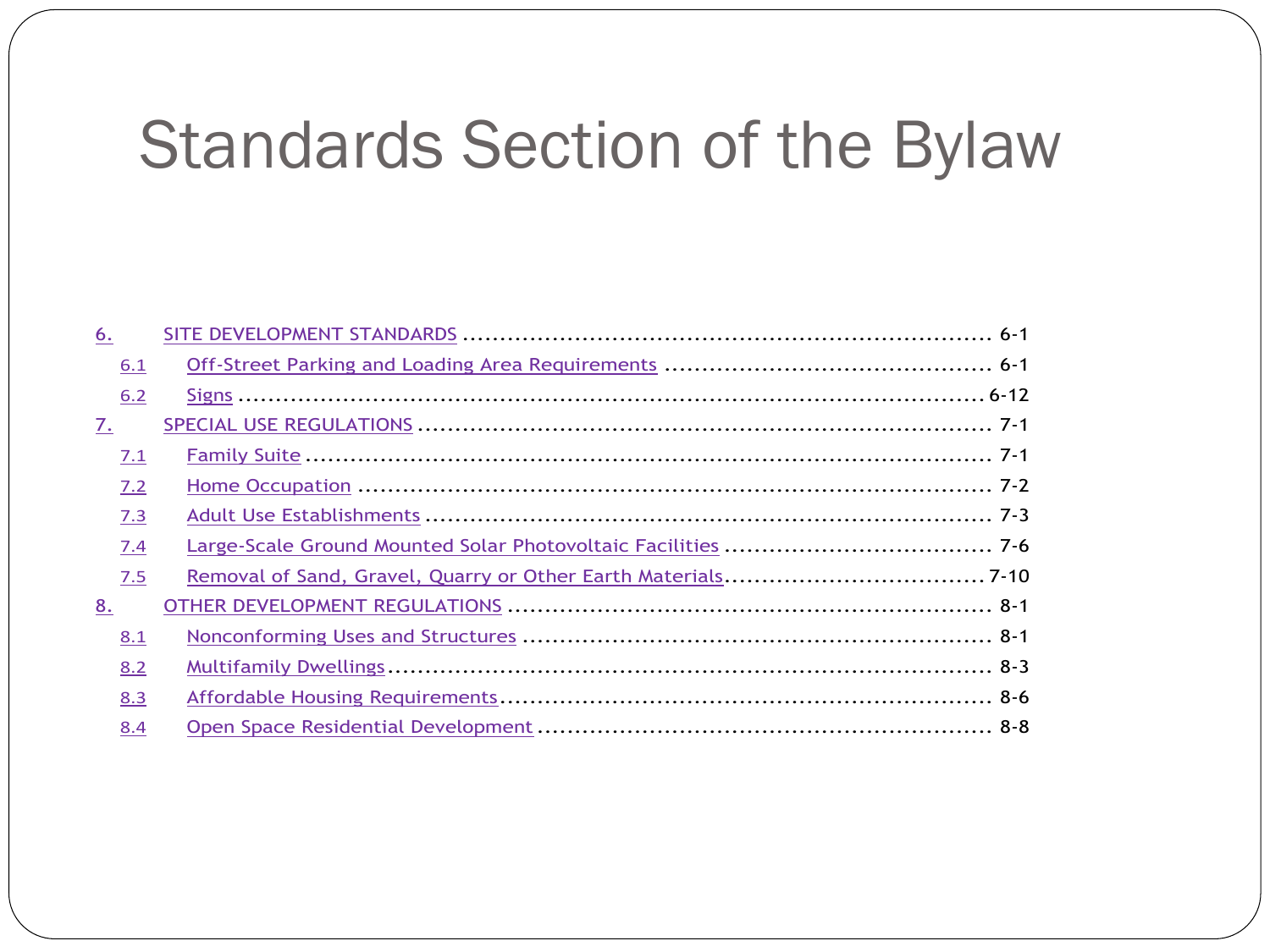#### Next Steps

- Consultants to take comments from Committee discussions and individuals and release Draft 2<sup>nd</sup> Reading within 1 to 2 weeks
- Phase II (Design Guidelines) to begin at within 2 weeks